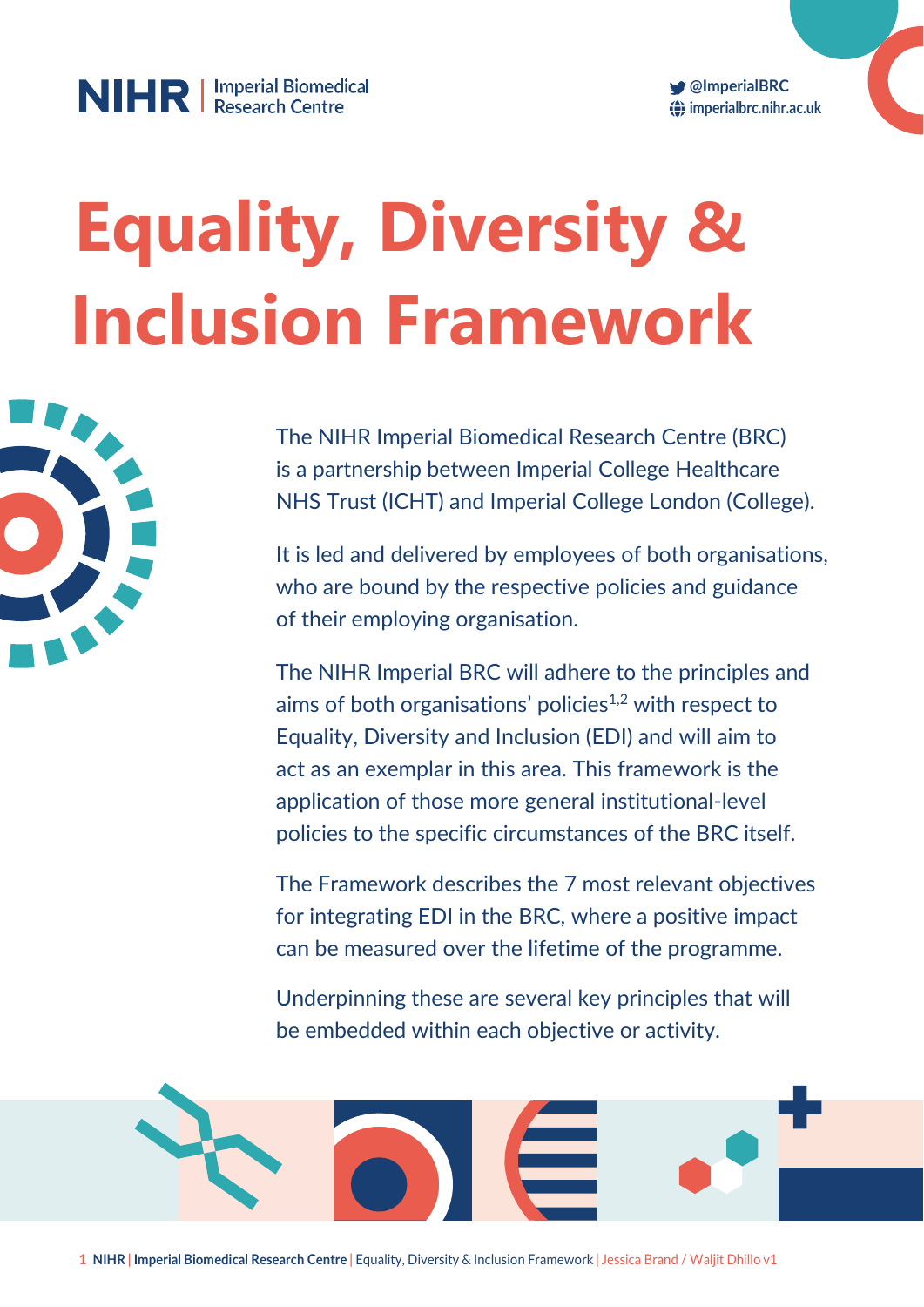**[@ImperialBRC](https://twitter.com/imperialbrc) [imperialbrc.nihr.ac.uk](https://imperialbrc.nihr.ac.uk/)**

### Underpinning Principles

The following principles should apply to all EDI objectives within the remit of the BRC. These should be borne in mind when developing action plans or implementing specific activities.

**Measurable:** we will take an evidence-based approach in terms of identifying issues or challenges in EDI within the BRC, how these might be changed, and whether certain actions have worked. Objectives and plans need to be SMART (Specific, Measurable, Attainable, Relevant, Time-based). Regular review points will be scheduled to assess the ongoing success (or otherwise) of a particular action, as well as regular collection of relevant data to monitor progress.

**Informed:** to properly address any issues it is important to fully understand what these are before taking a particular route to a solution. As is encompassed in many of the actions undertaken by ICHT and the College, issues need to be identified that are specific to each protected characteristic (as defined by the NIHR as: geographical location, age, disability, gender reassignment, marriage and civil partnership, pregnancy and maternity, race, religion or belief, sex, sexual orientation, socioeconomic status or access to health or social care) in order to support activities and policy development.

**Proactive:** it is important to maintain momentum and act proactively to address barriers to equality. Leadership and management positions in the BRC, as well as those funded by the programme, should actively seek ways to enhance or implement EDI practice and culture where this is required. The BRC Executive will consider all suggestions seriously and, in turn, BRC leadership will seek to become more representative of the wider community.

**Reflective:** it is also important to reflect on both the current policies in the College, ICHT and BRC, and consider recent actions, to understand where changes may be required. Whilst related to the principle of measurable change, reflectivity is a more holistic way to assess progress and should be carried out annually. It is also, however, a principle that shouldbe embedded within specific initiatives to ensure they meet the objectives set out for not just the activity itself, but for the broader strategy.

**Equitable:** all activities should seek to be of equitable access. Barriers to engaging in an activity should be identified quickly in advance and addressed proactively. This includes more obvious examples, such as disability provision at a key event location, but also activities where barriers may be more subtle, e.g. equal representation of different ethnic groups and other demographics in a clinical trial.

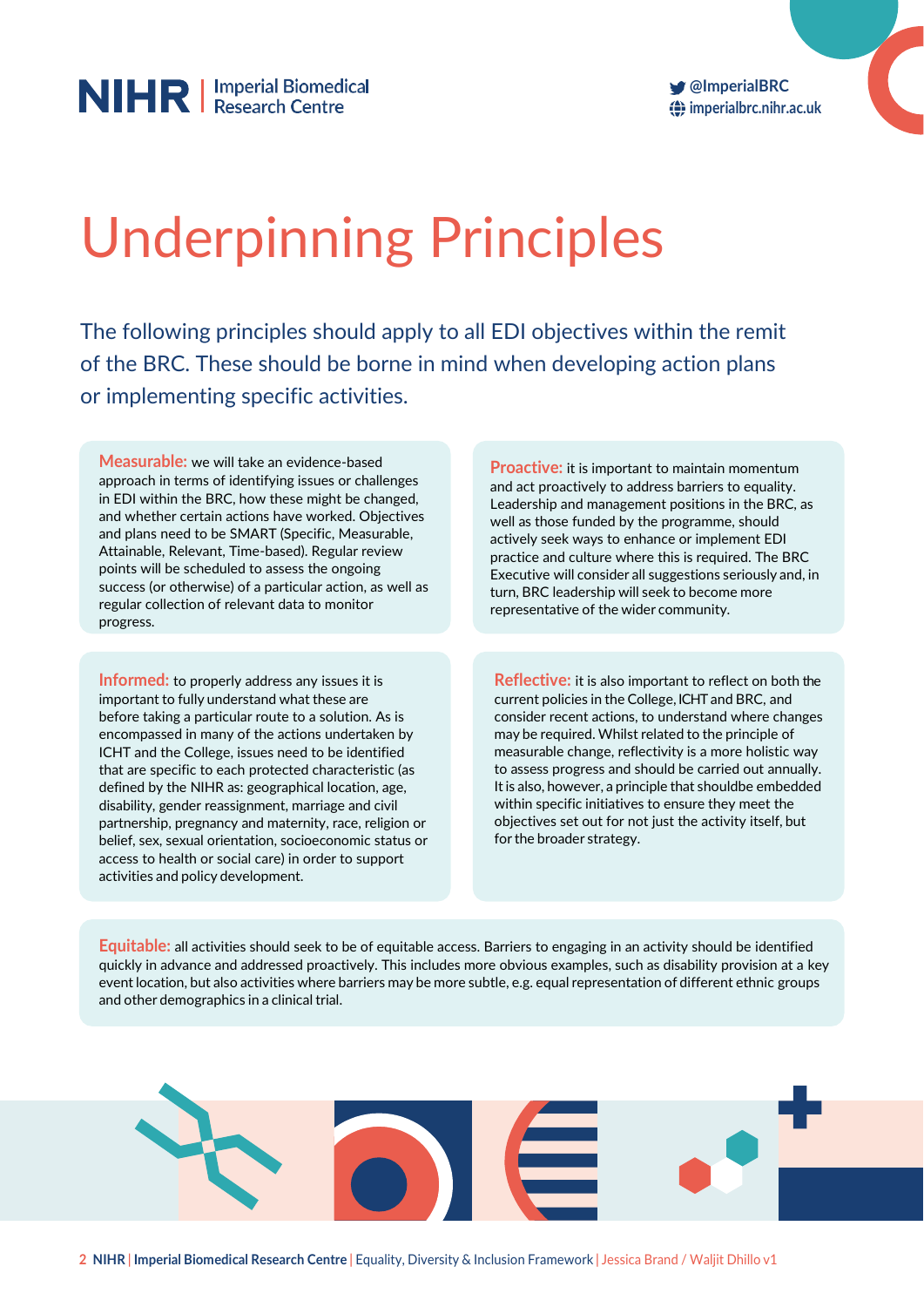### **NIHR** | Imperial Biomedical

**[@ImperialBRC](https://twitter.com/imperialbrc) [imperialbrc.nihr.ac.uk](https://imperialbrc.nihr.ac.uk/)**

## **Objectives**

#### **Summary**

- **1.** Utilising equitable and inclusive recruitment & selection practices
- **2.** Building diverse leadership capacity
- **3.** Signposting to existing mentoring schemes and informal support
- **4.** Connect people to and develop new networks
- **5.** Advocating for EDI and challenging existing norms
- **6.** Representing the diversity of the patient community we serve, in our research activities
- **7.** Diversity in BRC leadership and governance

#### **1 We will seek to improve and diversify our recruitment and retention practices to develop a more equitable workplace.**

#### Actions | Diverse recruitment panels at all stages of selection.

Increase awareness ofthe Disability Confidence Scheme as well as overall provision of mental health support – mental health first aiders and training.

Consider parental leave, nursery provision, family-friendly timing of events whenever possible, and assistance with childcare.

Promote innovative ways to encourage greater diversity at application stage and throughout the hiring process, to be actively promoted when advertising any new role.

|                | We will build diverse leadership capacity by creating equitable<br>opportunities for current and future leaders.                                                  |  |  |
|----------------|-------------------------------------------------------------------------------------------------------------------------------------------------------------------|--|--|
| <b>Actions</b> | Continue to abide by and promote the principles of the Recruitment and Employment Confederation, Athena<br>SWAN, acas and Stonewall best practice and standards.  |  |  |
|                | Package of support and specific training for potential future leaders in areas identified as common barriers and<br>incorporating ways to nurture diverse talent. |  |  |
|                | Raise awareness of discrimination through training and development courses available, with specific training in<br>EDI principles.                                |  |  |
|                | Specialised training for Allied Health Professionals (AHPs) in identified areas requiring support                                                                 |  |  |
|                | Increase BRC involvement in Women/Diverse@Imperial weeks.                                                                                                         |  |  |

| <b>B</b>       | We will signpost to existing mentoring schemes and create and support<br>new schemes that are of strategic importance to the BRC.                                                                |  |  |  |
|----------------|--------------------------------------------------------------------------------------------------------------------------------------------------------------------------------------------------|--|--|--|
| <b>Actions</b> | While it may not be required to have a formal mentoring scheme, the BRC should play an active role in facilitating<br>and enabling these activities.                                             |  |  |  |
|                | Alongside the 'reverse mentoring' pilot scheme for BAME nurses and midwives with ICHT executives,<br>encourage a similar scheme for Theme leads and BRC Executive for staff of BAME backgrounds. |  |  |  |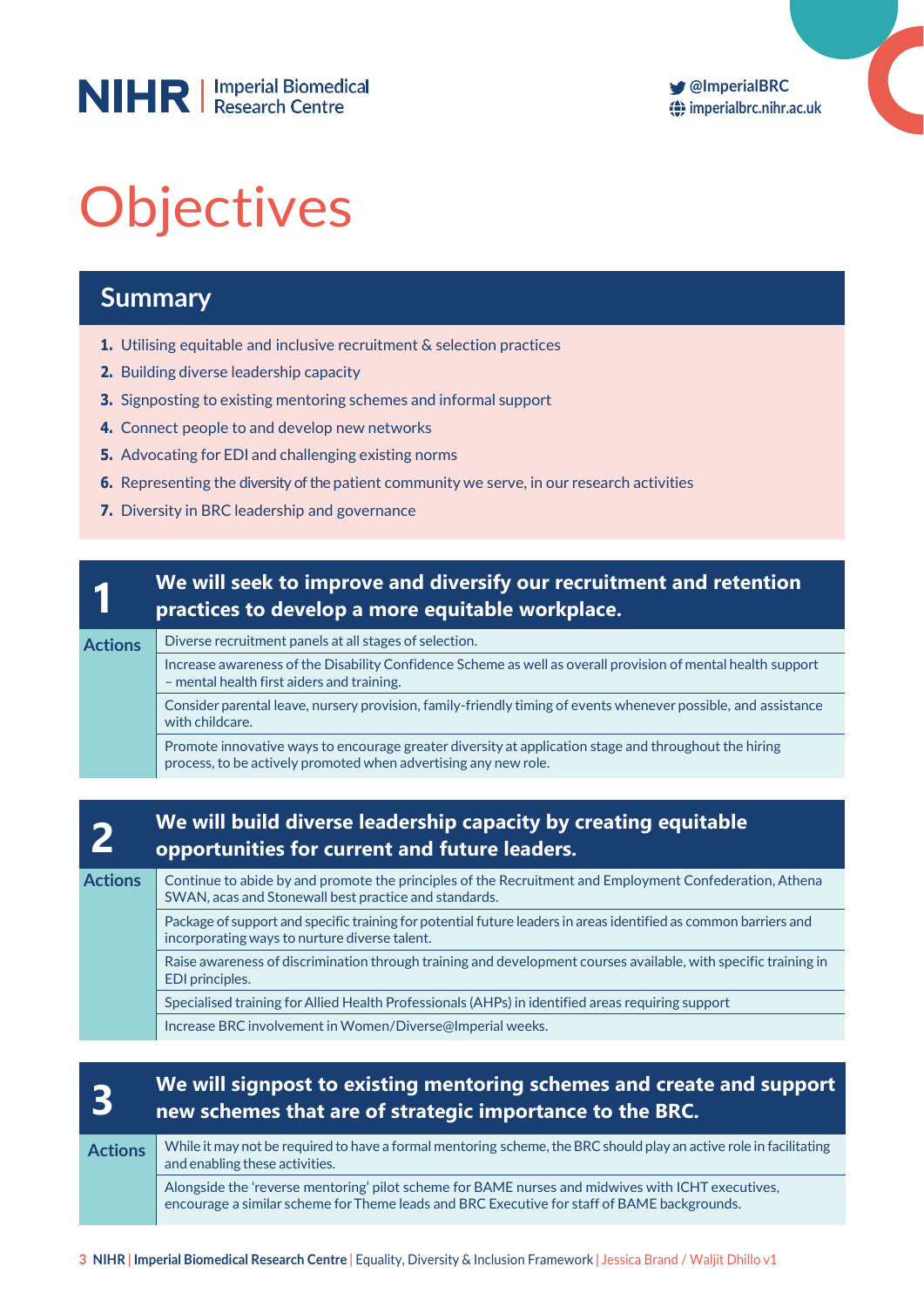

|                | We will connect people to existing networks and create and support<br>new networks that are of strategic importance to the BRC.                                                                                                                |
|----------------|------------------------------------------------------------------------------------------------------------------------------------------------------------------------------------------------------------------------------------------------|
| <b>Actions</b> | While the BRC may not require the creation of networks extensively, a dedicated web space will be created to<br>serve as a hub for finding supportive networks for people underrepresented in science and medicine in the College and<br>ICHT. |
|                | BRC to play a more active role in creating, developing, and supporting networks where it is relevant to the<br>overall strategy for growing research and staff, particularly in less traditional areas with less existing support.             |
|                | BRC to play an active part in network supporting underrepresented groups such as the Women in Academic<br>Medicine network.                                                                                                                    |
|                | BRC to support Allied Health Professionals through our recently formed Healthcare Professionals Academic<br>Group (HPAG).                                                                                                                      |
|                | We will advocate for a more equal, diverse and inclusive future within<br>the BRC and beyond and play an active part in constructive challenge.                                                                                                |
| <b>Actions</b> | Identify EDI Champions to sit on each Theme Committee and in the BRC Executive, with a dedicated remit.                                                                                                                                        |
|                | Explain EDI strategy clearly and keep it open to continuous improvement.                                                                                                                                                                       |
|                | Establish meaningful and open two-way channels of communication.                                                                                                                                                                               |
|                | Create a culture of constructive challenge, up to and including questioning ICHT/College/NIHR policies where<br>they are not within the ethos of EDI.                                                                                          |
|                | We will aim to ensure that the patient and public community we serve<br>locally and nationally is reflected in the clinical and biomedical research<br>we undertake through participation and public involvement in our<br>research.           |
| <b>Actions</b> | Develop systems to measure appropriate demographic and protected characteristics (as defined above), with<br>a view to ensuring that participants in our clinical research studies and trials reflect the general patient<br>population.       |
|                | Introduce a plan of action to ensure equity of access from all relevant demographic groups in the<br>individual programmes and projects within the BRC.                                                                                        |
|                | Expand the remit of the Patient Experience Research Centre to provide guidance and facilitation for BRC<br>researchers to address elements of EDI through involving more diverse voices in PPIE activities.                                    |
|                | Proactive challenge of clinical trial recruitment to ensure representation from the community.                                                                                                                                                 |
|                | We will work to improve the diversity of senior leadership, governance<br>and decision-making positions within the BRC.                                                                                                                        |
| <b>Actions</b> | Require a diverse representation for all decision-making panels and committees within the BRC governance<br>structure.                                                                                                                         |
|                | Mid-term review of BRC to include progress against defined metrics within our EDI plans and objectives.                                                                                                                                        |
|                | Require EDI as a rolling agenda item on all key decision-making committees.                                                                                                                                                                    |
|                | Fully embed EDI principles into succession planning for BRC leadership positions.                                                                                                                                                              |
|                |                                                                                                                                                                                                                                                |